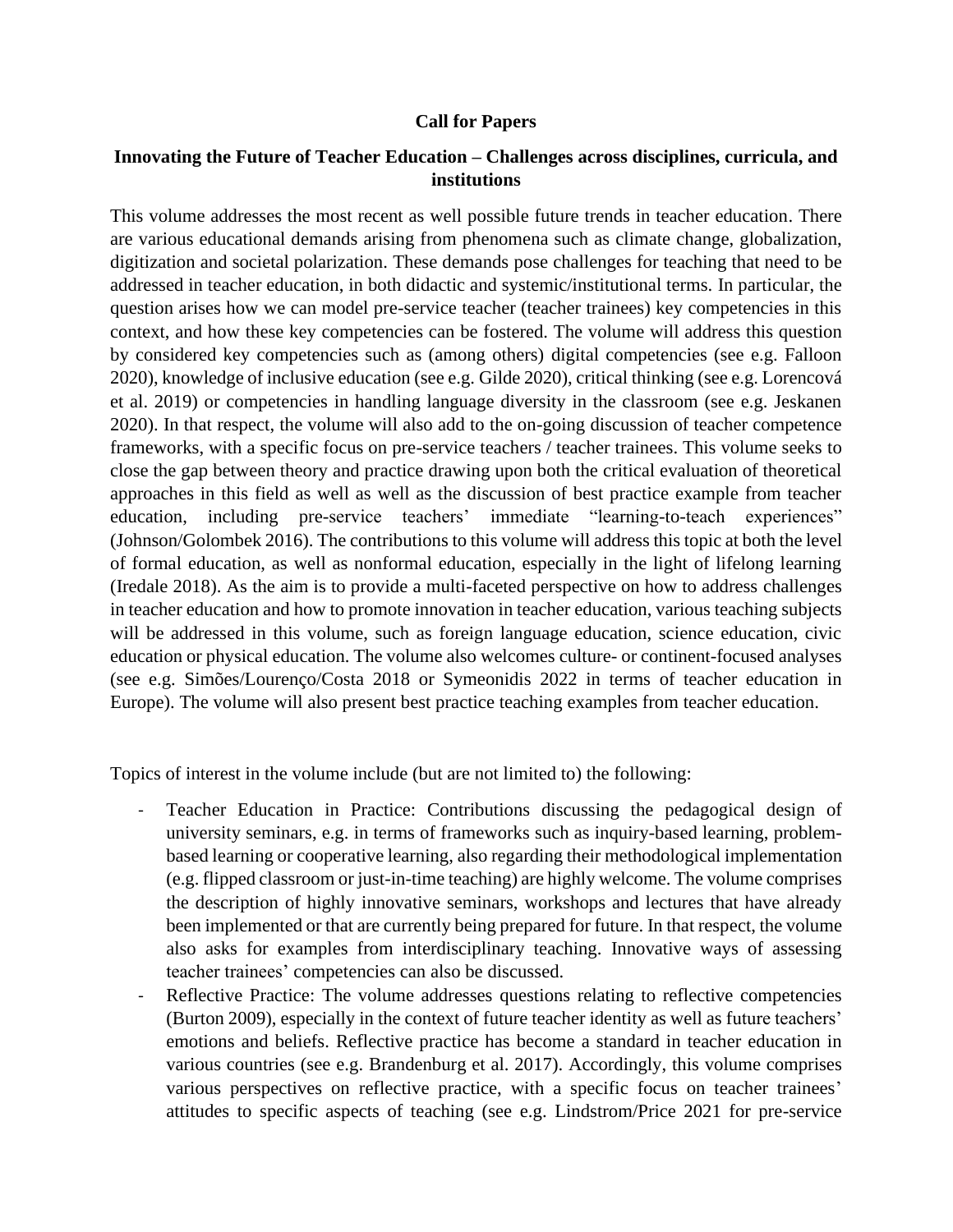teachers attitudes to teaching with digital tools). In addition to pre-service teachers attitudes, also teacher educators' reflective competencies can be examined in this volume (see e.g. Guðjónsdóttir/ Jónsdóttir/Gísladóttir 2017 for a collaborative supervision among teacher educators). From a meta-scientific perspective, methodological innovations can also be discussed critically (see e.g. the use of videos as presented in Bowers et al. 2017).

- Curricula and Teaching Policy: This section deals with policies for teacher education on the regional, national, and international level. A specific challenge in the context of education is how to implement ideas and findings from research into curricula. This is related to the broader question of how teacher education reforms can promote key competencies and in what way competencies are addressed in teacher education curricula A question that can e.g. be addressed here is how teacher training programs should be designed in a way to foster the abovementioned key competencies among prospective teachers (see e.g. Nagel 2021 for a discussion of the representation of digital competencies).
- Education technology: The volume will discuss creative and innovative ideas concerning the effective use of both 'classical' and more 'modern' tools in the field of information technology. This includes the question of how educational technology-related topics and practices are taught in teacher education and how they are represented in curricula (see above), also in the face of barriers in classrooms (e.g. lack of availability of education technology infrastructure). The volume will also examine digital competencies among preservice teachers as a key competency. In this sense, this volume will consider the use of technological devices in teaching not as devices that 'dictate' one's pedagogical strategies but as tools enabling the implementation of a wide range of approaches in actual teaching.
- Educational methodology: The volume will also be concerned with innovations in teacher education in relation to methods and the practice of actual research (see e.g. Froehlich 2021). This includes the application of specific types of research methods, such as interviews (see e.g. Brown 2019 in terms of interviews with trainees or teacher educators), or the critical review of paradigms, such as the comparative perspective, see e.g. Hartmann (2020).

This volume will provide a research-based foundation and resource for teachers, prospective teachers, teacher educators, policy-makers and scientists in the field of pedagogy and scholarship of teaching and learning. In particular, the volume will be an invaluable resource for researcher and students looking to close the gap between the theory and practice of teacher education.

The format of the publication (special issue / volume) and its structure will be determined based upon the type of contributions. Prospective authors intending to submit a paper are asked to submit a short biographical note and an abstract (300-400 words), outlining the topic and aims of the proposed paper (including a list of five keywords) to Pascal Hohaus [\(pascal.hohaus@engsem.uni](mailto:pascal.hohaus@engsem.uni-hannover.de)[hannover.de\)](mailto:pascal.hohaus@engsem.uni-hannover.de) and Jan-Friso Heeren (jan-friso.heeren@stud.uni-hannover.de) (both Leibniz University Hannover) by 30 April 2022. The editors will review the proposals and identify abstracts that are suitable for being developed into papers.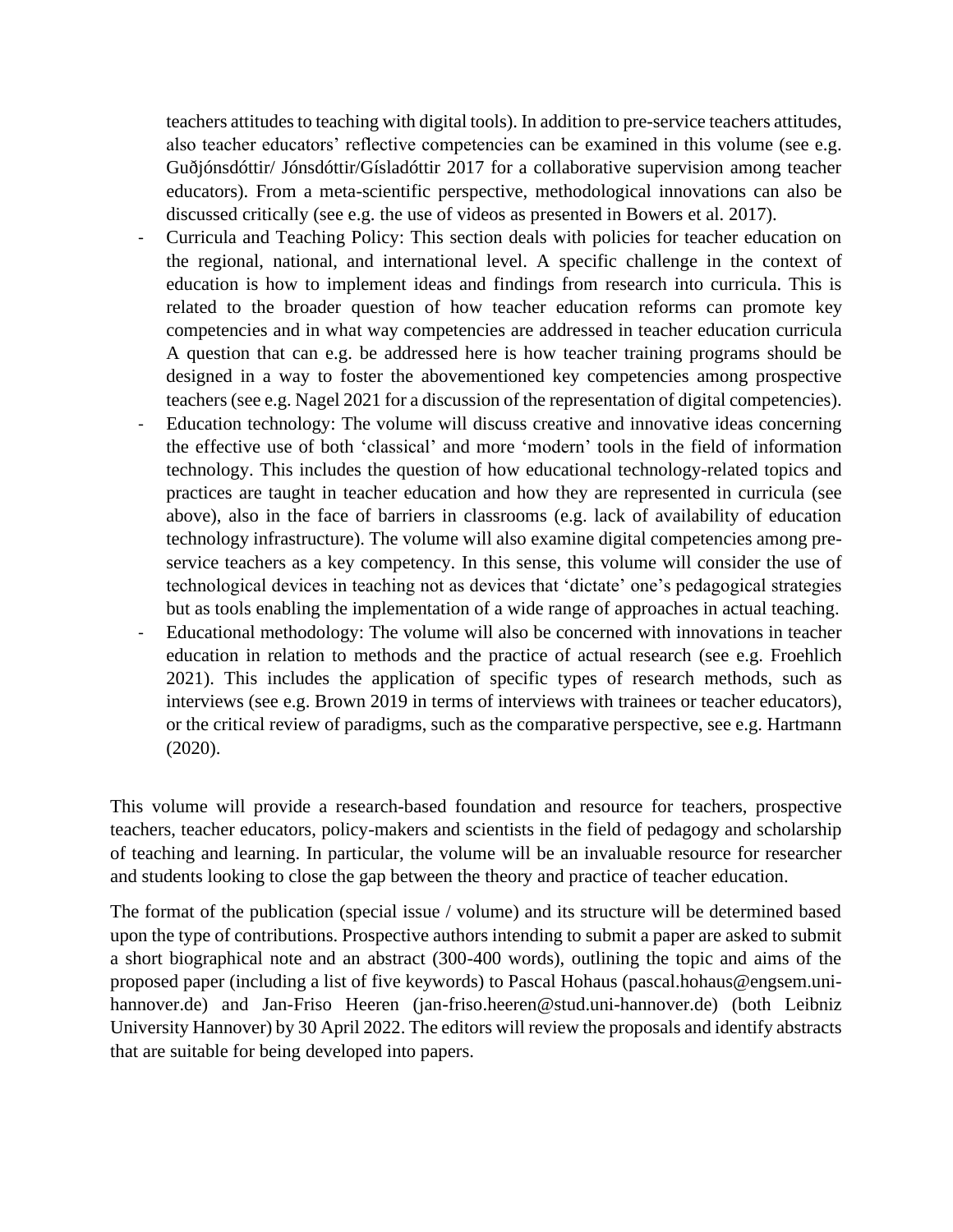## **References**

Al Barwani, Thuwayba ,Maria Assunção Flores, and David Imig (eds.) 2019. *Leading Change in Teacher Education. Lessons from Countries and Education Leaders around the Globe*. London: Routledge.

Bialystok, Ellen (2001). *Bilingualism in development: Language, literacy, and cognition*. Cambridge: Cambridge University Press.

Bowers, Erica, Barbara Laster, Debra Gurvitz, Tammy Ryan, Jeanne Cobb, and JoAnne Vazzano (2017). "Using Video for Teacher Reflection: Reading Clinics in Action." In *Reflective Theory and Practice in Teacher Education*, ed. by Robyn Brandenburg, Kathryn Glasswell, Mellita Jones, Josephine Ryan, 141–160. Singapore: Springer.

Brandenburg, Robyn, Kathryn Glasswell, Mellita Jones, Josephine Ryan (eds.) (2017). *Reflective Theory and Practice in Teacher Education* Singapore: Springer.

Brown, Tony (2019). *Teacher Education in England. A Critical Interrogation of School-led Training*. London: Routledge.

Burton, Jill (2009). "Reflective practice." In *The Cambridge Guide to Second Language Teacher Education, ed. by* Anne Burns, and Jack C. Richards, 298–307. Cambridge: Cambridge University Press.

Falloon, Garry (2020). "From digital literacy to digital competence: the teacher digital competency (TDC) framework." *Educational Technology Research and Development* 68: 2449–2472.

Froehlich, Dominik E., Ulrich Hobusch, and Karoline Moeslinger (2021). "Research Methods in Teacher Education: Meaningful Engagement Through Service-Learning." *Frontiers in Education* 6.

Gilde, Judith. 2020. "European teachers and inclusive education." In *Teacher Education Policy and Practice in Europe. Challenges and Opportunities for the Future*, ed. by Ana Raquel Simões, A. R., M. Lourenço, and N. Costa. London: Routledge.

Guðjónsdóttir, Hafdís, Svanborg R. Jónsdóttir, and Karen Rut Gísladóttir (2017). "Collaborative Supervision: Using Core Reflection to Understand Our Supervision of Master's Projects." In *Reflective Theory and Practice in Teacher Education*, ed. by Robyn Brandenburg, Kathryn Glasswell, Mellita Jones, Josephine Ryan, 237–255. Singapore: Springer.

Hartmann, Wilfried (2020). "Comparative studies and teacher education." In *Teacher Education Policy and Practice in Europe. Challenges and Opportunities for the Future*, ed. by Ana Raquel Simões, A. R., M. Lourenço, and N. Costa. London: Routledge.

Iredale, Alison (2018). *Teacher Education in Lifelong Learning. Developing Professionalism as a Democratic Endeavour*. London: Palgrave Macmillan.